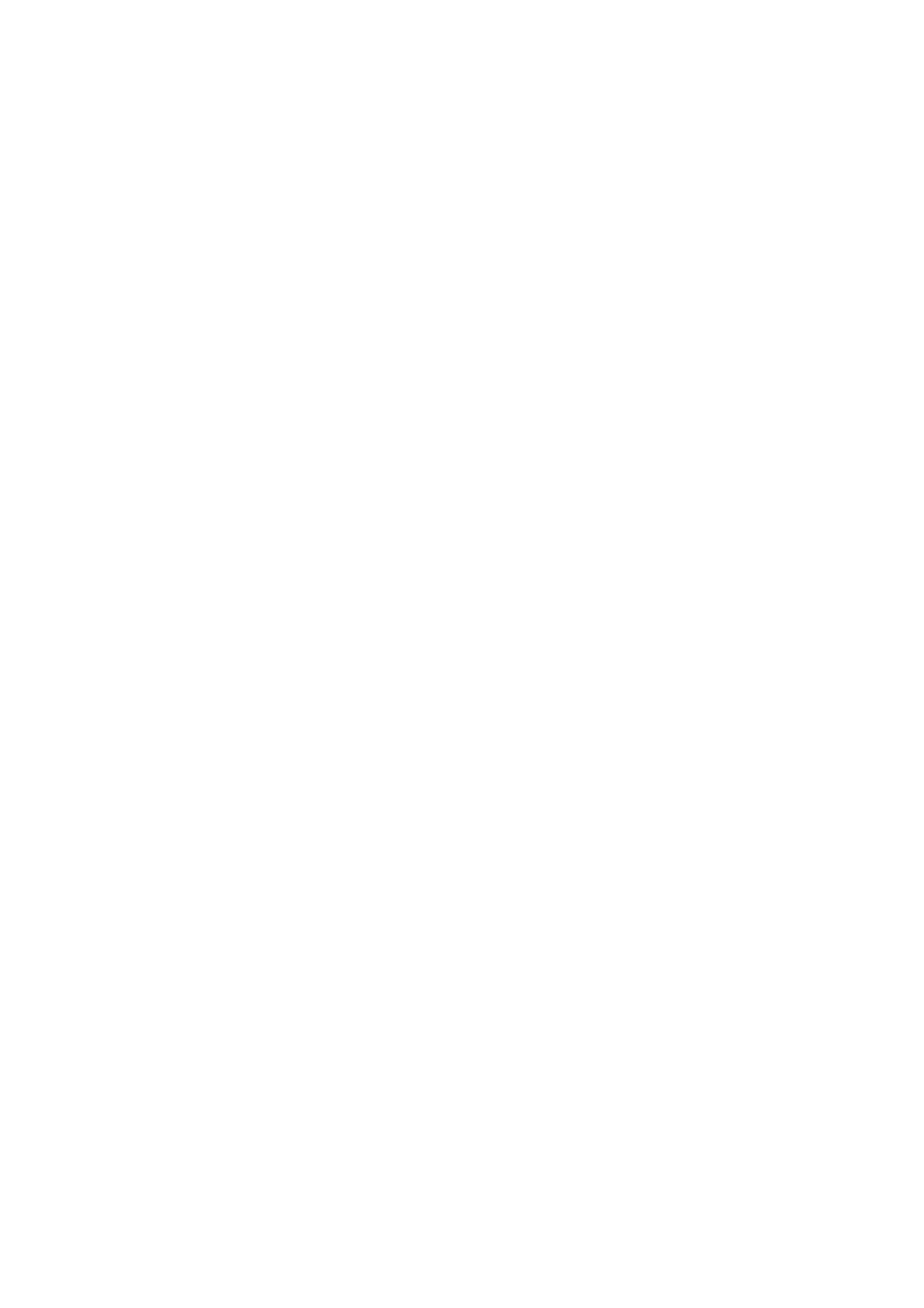# **Introduction**

### **The Public Interest Advocacy Centre**

The Public Interest Advocacy Centre (PIAC) is an independent, non-profit law and policy organisation that works for a fair, just and democratic society, empowering citizens, consumers and communities by taking strategic action on public interest issues.

PIAC identifies public interest issues and, where possible and appropriate, works co-operatively with other organisations to advocate for individuals and groups affected. PIAC seeks to:

- expose and redress unjust or unsafe practices, deficient laws or policies;
- promote accountable, transparent and responsive government;
- encourage, influence and inform public debate on issues affecting legal and democratic rights;
- promote the development of law that reflects the public interest;
- develop and assist community organisations with a public interest focus to pursue the interests of the communities they represent;
- develop models to respond to unmet legal need; and
- maintain an effective and sustainable organisation.

Established in July 1982 as an initiative of the (then) Law Foundation of New South Wales, with support from the NSW Legal Aid Commission, PIAC was the first, and remains the only broadly based public interest legal centre in Australia. Financial support for PIAC comes primarily from the NSW Public Purpose Fund and the Commonwealth and State Community Legal Services Program. PIAC also receives funding from NSW Trade and Investment for its work on energy and water, and from Allens for its Indigenous Justice Program. PIAC also generates income from project and case grants, seminars, consultancy fees, donations and recovery of costs in legal actions.

### **Energy and Water Consumers' Advocacy Program**

The Energy + Water Consumers' Advocacy Program (EWCAP) represents the interests of lowincome and other residential consumers of electricity, gas and water in New South Wales. The aim of the program is to develop policy and advocate in the interests of low-income and other residential consumers in the NSW energy and water markets. PIAC receives policy input to the program from a community-based reference group whose members include:

- Council of Social Service of NSW (NCOSS);
- Combined Pensioners and Superannuants Association of NSW;
- Ethnic Communities Council NSW;
- Salvation Army;
- St Vincent de Paul Society;
- Physical Disability Council NSW; and
- Tenants Union.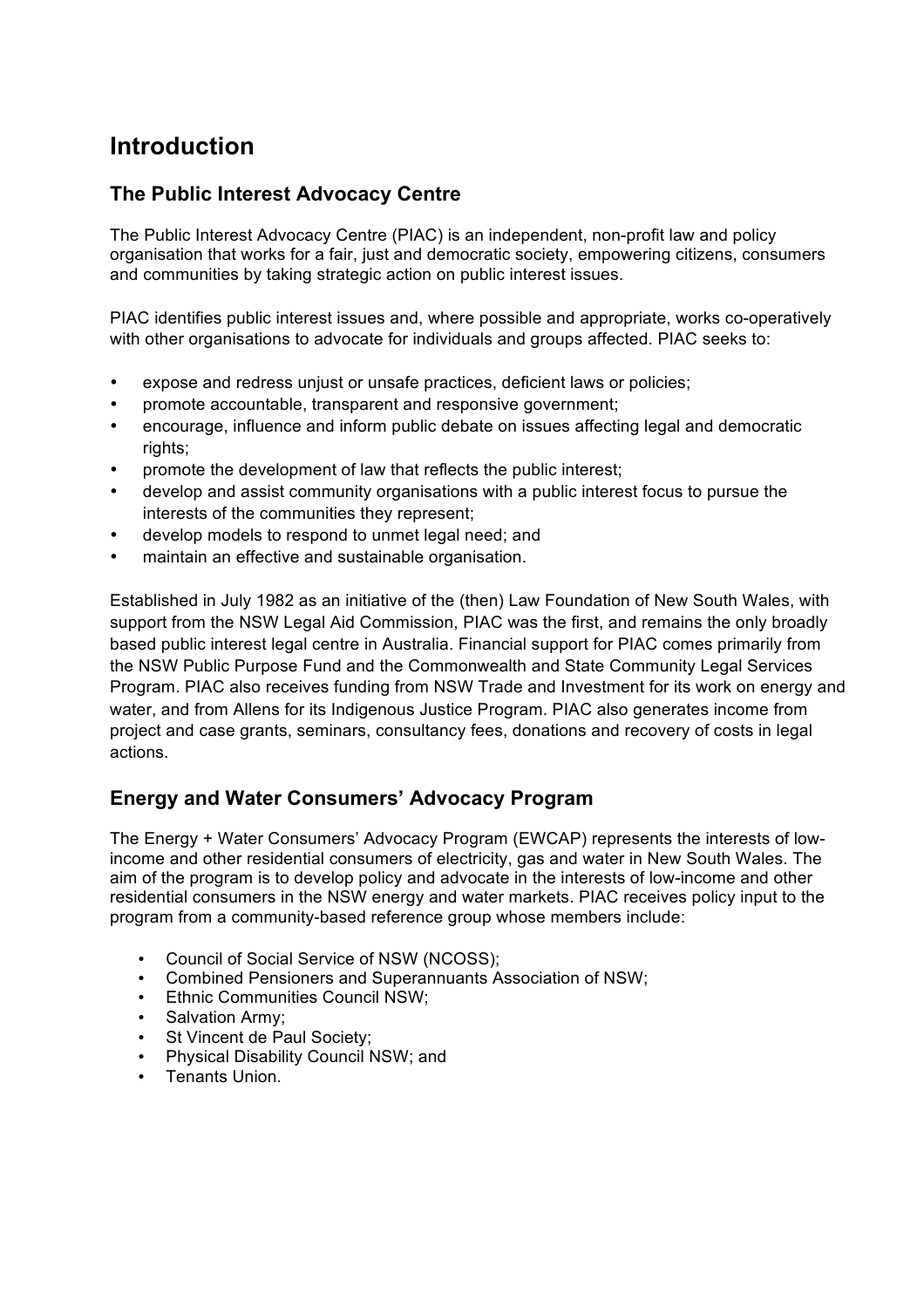# **Reflecting the real value of household solar PV in NSW**

PIAC's comments in this submission will cover two broad issues. First, the issue that the wholesale value method is insufficient to capture the key components and benefits of solar-feed in tariffs. Second, that NSW is the only Australian state to have a deregulated feed-in tariff payment system.

PIAC recognises that IPART is prevented by its terms of reference from considering the introduction of mandatory feed-in tariffs. Nevertheless, PIAC reiterates the need for IPART to assess whether allowing retailers, and especially retailers who also own generation assets, to set feed-in tariffs is in fact conducive to efficiency and competitiveness.

PIAC is concerned that the basis for the calculation of the benchmark range does not reflect the real value of the electricity that PV owners feed into the grid. PIAC supports the payment of a fair price to the consumers who are generating electricity that is fed back into the National Energy Market (NEM). The current situation is one of both significant inequity and inefficiency.

PIAC has previously recommended that IPART develop a best practice method for setting feed-in tariffs in NSW based on a full and fair approach that takes into account externalities, the planning value and the broader societal costs and values. The externalities of health, social and environmental cost not accounted for in the market price for electricity or fuel are nevertheless borne by the community, especially low income and vulnerable Australians.

Our previous submission to IPART discussed both the direct benefits of household solar for the NEM and the broader societal and environmental benefits, evaluating them against the National Electricity Objective (NEO). Briefly, rooftop PV allows prosumers – individual consumers who generate electricity – to participate in electricity markets, thus creating greater competition in energy markets. Solar PV also encourages households and small generators to focus on the efficiency of their operations, especially if they are on a net metering tariff. It can also contribute to reducing peak pricing in summer and enable the more efficient use of networks, as well as reducing emissions intensity. More broadly, there is clear evidence that renewable energy lowers wholesale prices as a result of the merit order effect and contributes to both job creation and environmental and health benefits.

The payment of a fair price is a necessary recognition that the rise of household solar installations and prosumers supports the National Electricity Objective (NEO). In line with our previous submission, PIAC insists that the wholesale value method alone is insufficient; at a minimum, the calculation of the benchmark range should include avoided transmission and distribution losses, avoided NEM fees, and avoided network investment. It would be ideal if IPART went further and also included the value of externalities, the planning value and the broader societal costs and values.

PIAC is also of the view that along with a more sophisticated method of calculation, feed-in tariffs should be regulated. The reason that feed-in tariffs need to be regulated is to ensure that investment in distributed generation is directed efficiently to maximise the system-wide benefits and to ensure that customers have access to an efficient and fair price for exported electricity.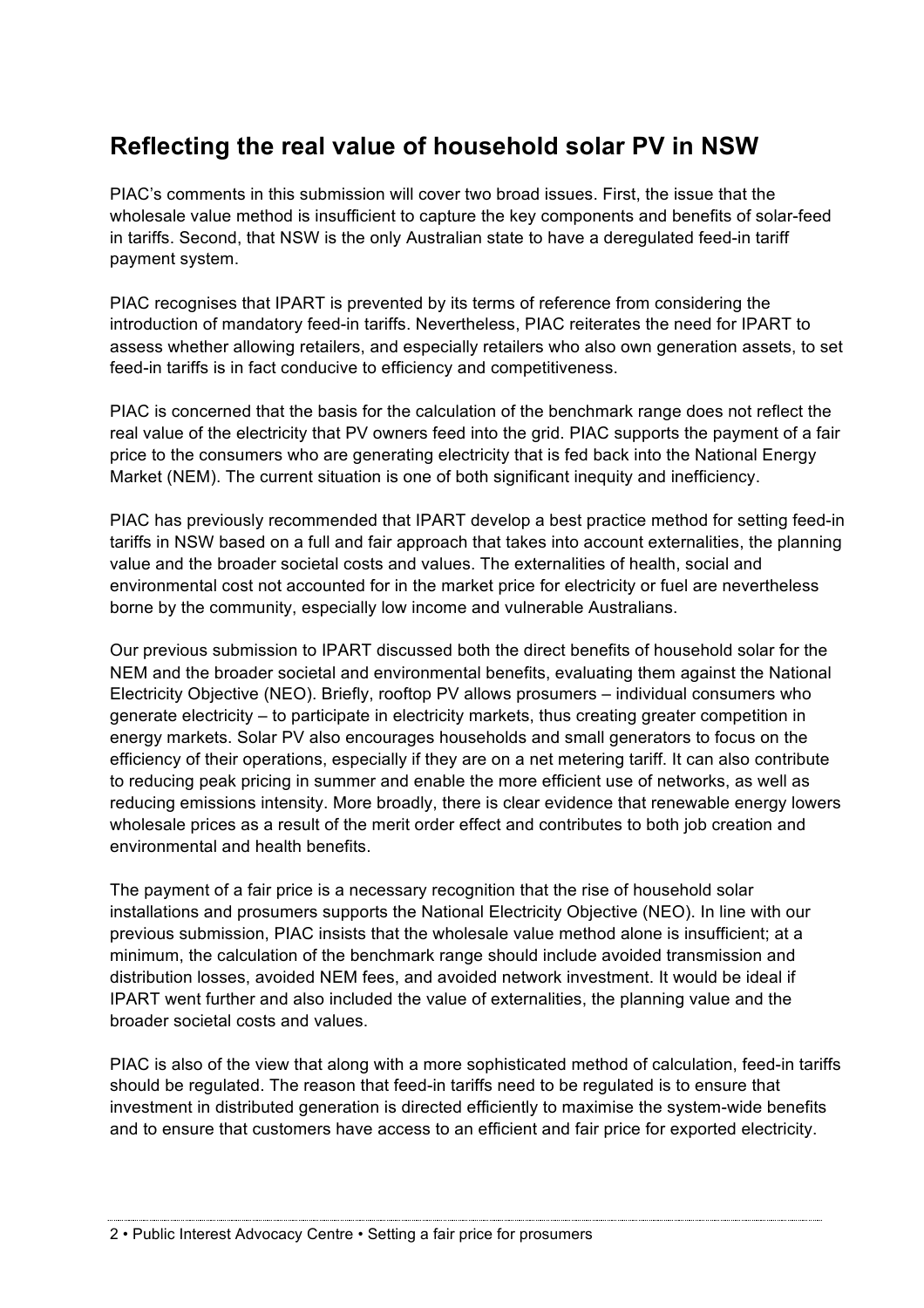If setting feed-in tariffs is left solely to electricity retailers, many of which also own generation assets, feed-in tariffs will not incorporate the efficiency of being time-varying and location-specific payments. Australia's electricity industry is highly vertically integrated and all major electricity retailers own generation assets. Vertically integrated generator/retailers (also known as 'gentailers') gain a significant financial benefit at times of critical peak pricing. It follows that it would not be in the financial interest of a gentailer to enable distributed generators to compete to supply electricity at critical peak periods. There is an important role for regulators in opening up the critical peak electricity supply market to competition by distributed generators.

In this context, there is a clear equity deficit with benchmark calculations only incorporating the wholesale value of electricity without being location-specific, time-varying or including a critical peak payment. Currently, retailers are making a profit from selling solar generated electricity from one household (which they generally buy for approximately 6c/kWh) to a neighbouring household at full retail price.

It is important to remember the basic principles that underlie the rationale for the feed-in tariff; that is, that the primary aim of the feed-in tariff is to encourage the adoption of renewable energy and to promote the diversification and decentralisation of electricity production. Feed-in tariffs are a means to a more efficient ends and a fair basis for them is necessary if the contemplated benefits are to be reaped. These benefits were previously acknowledged and subsidised feed-in tariffs introduced as an industry development mechanism to support PV installations. While PIAC does not advocate for a return to such subsidies, if this mechanism is not used to its full potential through a fair price that is appropriately benefit-reflective, the result is that households are effectively subsidising the private sector.

The reason for a fair benefit-reflective price is so that effective competition is possible in the system. With fair and efficient pricing, there will be an incentive for investment where it is most economically beneficial. The potential benefits of distributed generation are currently being realised to only a limited extent. Aligning electricity prices and feed-in tariffs with the costs and benefits that customers generate will enable greater economic benefits from distributed generation, and this will ultimately reduce costs for all customers and across the entire economy.

IPART has made its determination on the  $25<sup>th</sup>$  percentile wholesale market values on PV exports, as opposed to the median wholesale market values (stating that the unusually high PV export values in 2009-10 are unlikely in 2015-16). IPART's overall basis for reducing the rates is a reduction in wholesale energy prices. Of course, the reduction in wholesale prices can at least in part be attributed to a greater number of solar power systems in NSW. This outcome, which effectively punishes prosumers, demonstrates the narrow nature of IPART's current approach.

IPART also includes some detail of retailers' feed-in tariff offers in its report. However, it does not report on the level of cross-subsidy that NSW households are providing to electricity retailers. PIAC strongly recommends that IPART monitor and report on consumer acceptance of voluntary feed-in tariff offers and the level of cross-subsidy that NSW households are providing to electricity retailers.

IPART considers that the availability and rate of solar feed-in tariffs are likely to be secondary considerations for PV customers with net meters; the most important consideration will be the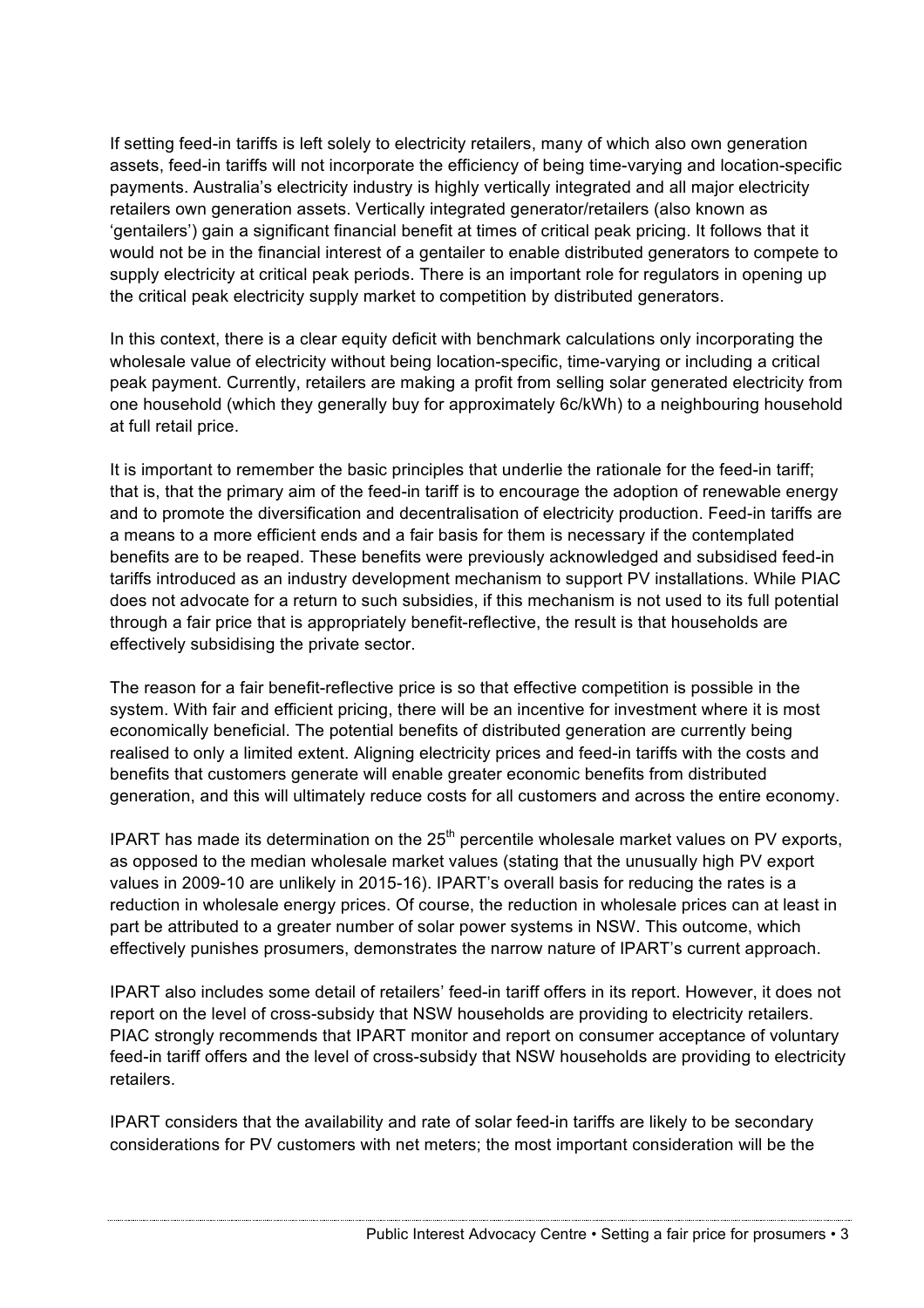retail price of electricity. It also references the uptake of battery storage which will make it possible for PV customers to use more of the electricity they generate to meet their own needs. IPART notes in its report that electricity contracts with higher feed-in tariffs do not necessarily deliver a better value to solar PV customers, stating that in some cases PV customers may be better off taking up contracts that do not offer any voluntary feed-in tariffs because some retailers are offering contracts with a bigger discount on supply and/or usage instead of high voluntary feed in tariffs.

While feed-in tariffs are certainly not the sole consideration when its comes to deciding which retailer to contract with or where the savings lie, it is undesirable to use this as a circular argument to not support a fair and reasonable feed-in tariff system. PIAC does not agree that the uptake of battery power will make feed-in tariffs less relevant. Certainly, the uptake of battery power will provide customers with the option of using home storage to service their own energy needs. However, home energy management systems with storage will not only enable households to shift demand away from peak times, they will also enable households to export additional power at times when the system most needs it. There is economic benefit to be gained from such distributed generation, but there will only be an incentive to do so if feed-in tariff structures provide the financial incentive.

Therefore, these technologies should not be excluded from eligibility for a feed-in tariff payment and feed-in tariffs should be fair and efficient, encouraging demand‐side management and distributed generation at the times and in the places where it is of most benefit.

IPART should recognise that aligning incentives with costs and benefits will encourage efficient investment and reduce electricity costs across the board. Without a well-structured feed-in tariff, more is likely to be spent on core infrastructure such as poles and wires and transformers, which also means higher costs.

The current situation affects consumers negatively because investment could be directed more efficiently in a way that is likely to reduce electricity prices. Instead, we have a situation where electricity retailers in NSW do not offer a peak and off-peak feed-in tariff or any other form of timevarying feed-in tariff, and where consumers are effectively subsidising the private sector – this is neither fair nor efficient.

#### *Recommendations*

Overall, PIAC makes the following recommendations:

- *Feed-in tariffs should be mandated by regulation; the NSW Government should mandate a minimum solar feed-in tariff and instruct IPART to set a value for the tariff based on equity and the fair benefits of renewable energy to consumers.*
- *In the meantime, IPART should consider what methods other than regulation would encourage gentailers in particular to offer benefit-reflective feed-in tariffs.*

- *Feed-in tariffs should be:* 
	- o *technology-neutral*
	- o *time-varying and include a critical peak payment, and*
	- o *(ideally) location specific.*